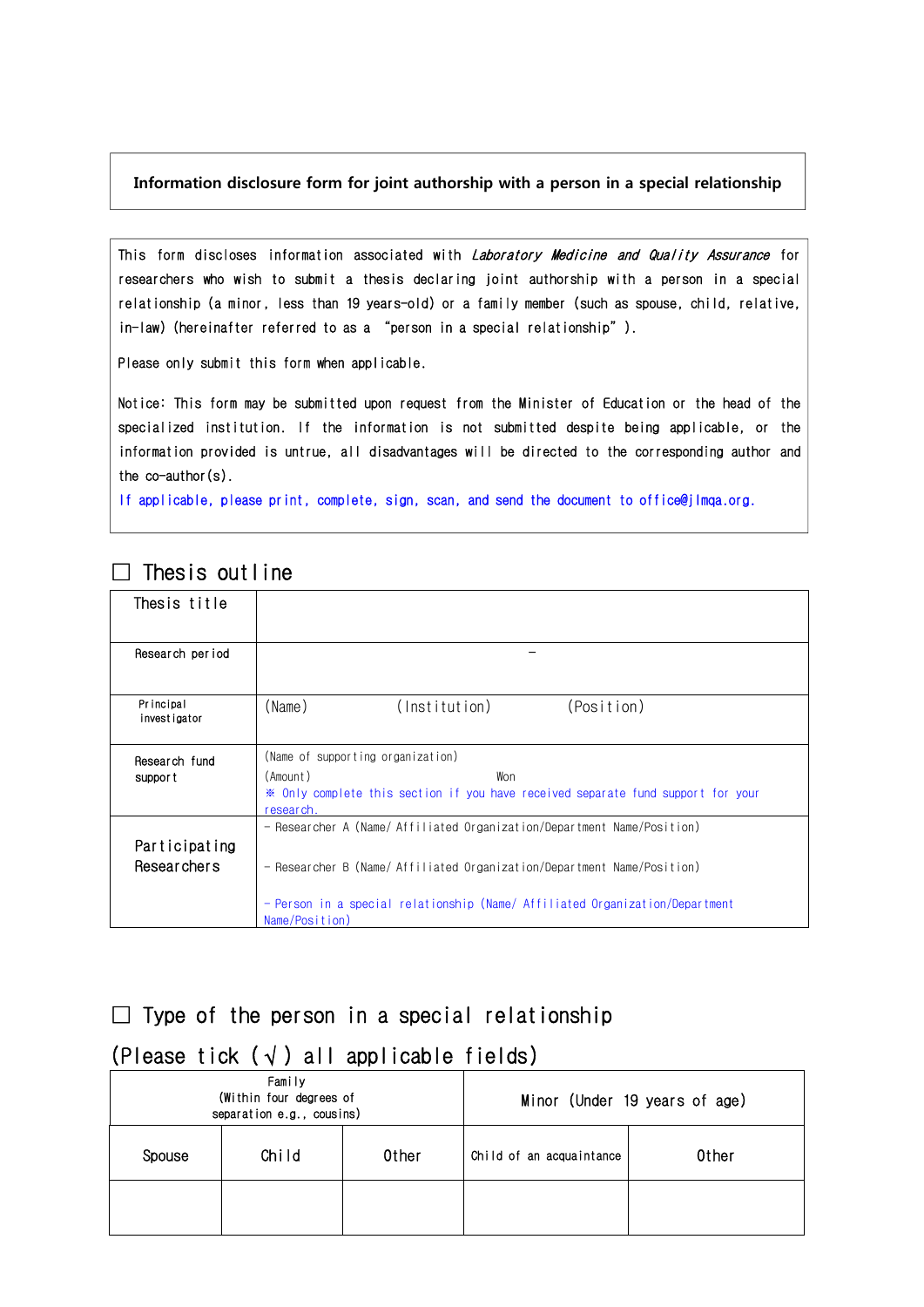# $\square$  Reason for the person in a special relationship to be included as an author of the thesis

※ Please describe with a focus on contributions of the person in a special relationship in the production of thesis outcomes

| Section                                | Research planning<br>(Research<br>design, work<br>concept<br>establishment.<br>etc.) | Research execution<br>(collection/analysis/interpretation of<br>research data, basic manuscript<br>preparation, etc.) | Manuscript<br>drafting<br>(drafting of<br>important<br>content or<br>critical<br>revisions) | Final<br>manuscript<br>confirmation<br>(final<br>review and<br>annroval of |
|----------------------------------------|--------------------------------------------------------------------------------------|-----------------------------------------------------------------------------------------------------------------------|---------------------------------------------------------------------------------------------|----------------------------------------------------------------------------|
| 'Author A                              |                                                                                      |                                                                                                                       |                                                                                             |                                                                            |
| Author B                               |                                                                                      |                                                                                                                       |                                                                                             |                                                                            |
| Person in a<br>special<br>relationship |                                                                                      |                                                                                                                       |                                                                                             |                                                                            |

## $\Box$  Outline contributions in each stage of research (summary)

※ Note: Only individuals who meet the requirements as an author are to be included.

| Section                                | Research<br>planning | Research<br>execution | Manuscript<br>drafting | Final manuscript<br>confirmation | Overall<br>contribution | Confirmation<br>Signature |
|----------------------------------------|----------------------|-----------------------|------------------------|----------------------------------|-------------------------|---------------------------|
| Author A                               | $)\%$<br>$\left($    | $)\%$                 | ( )%                   | $)\%$                            | $)\%$                   |                           |
| Author B                               | $)\%$                | $)\%$                 | ( )%                   | $)\%$                            | $)\%$                   |                           |
| Person in a<br>special<br>relationship | $)\%$                | $)\%$                 | $($ $)\%$              | $)\%$ ( )%                       | $)\%$                   |                           |
| Total                                  | $30\%$ ( $\star$ )   | $40\%$ ( $\star$ )    | $20\%(*)$              | $10\%$ ( $\star$ )               | $100\%$ ( $\star$ )     |                           |